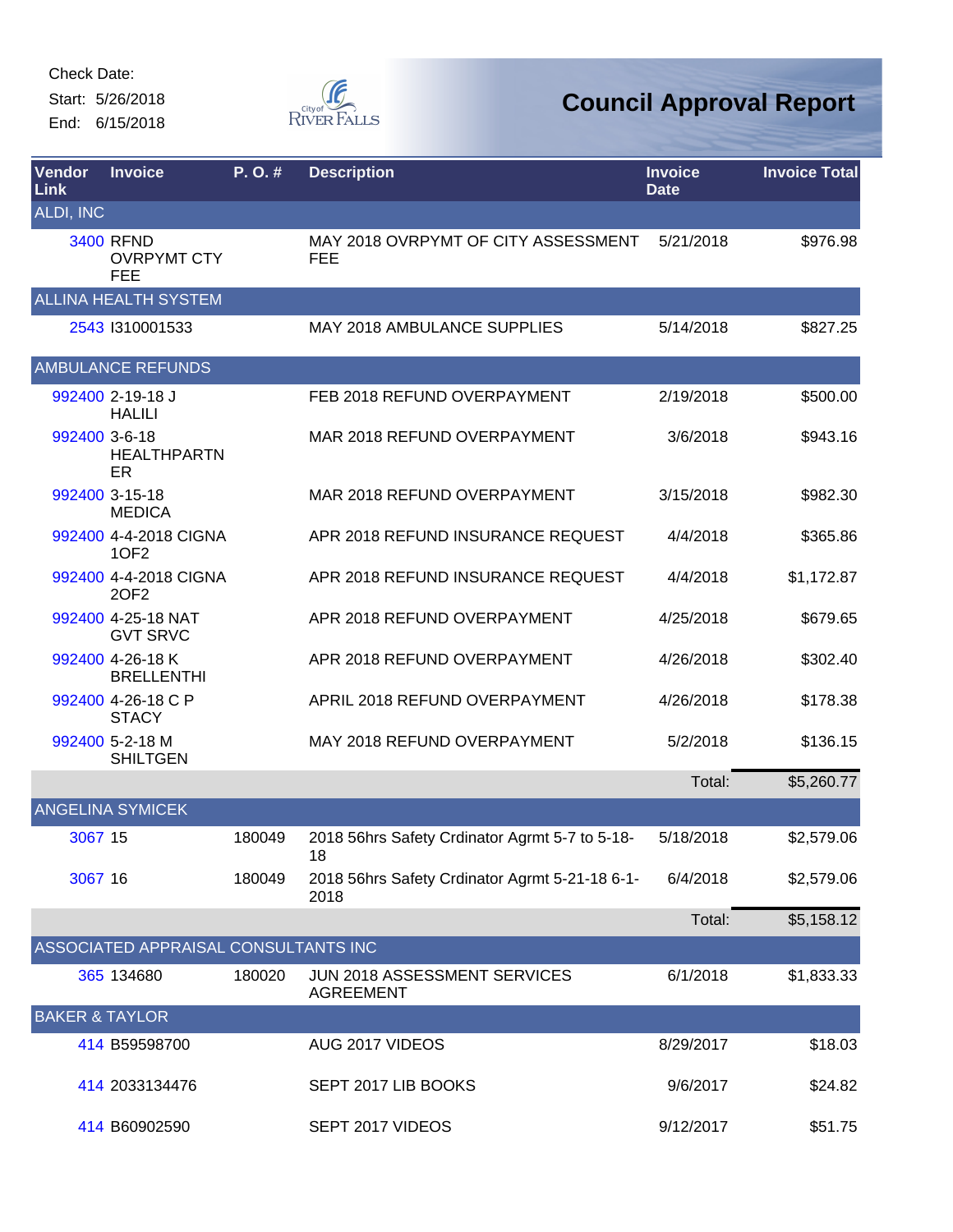Start: 5/26/2018 End: 6/15/2018



| Vendor<br>Link  | <b>Invoice</b>                        | P.O.#  | <b>Description</b>                                        | <b>Invoice</b><br><b>Date</b> | <b>Invoice Total</b> |
|-----------------|---------------------------------------|--------|-----------------------------------------------------------|-------------------------------|----------------------|
|                 | 414 2033399608                        |        | DEC 2017 LIB BOOKS                                        | 12/26/2017                    | \$12.59              |
|                 | 414 2033518696                        |        | FEB 2018 LIB BOOKS                                        | 2/20/2018                     | \$273.61             |
|                 | 414 2033684595                        |        | APR 2018 LIB BOOKS                                        | 4/30/2018                     | \$78.81              |
|                 | 414 5014991756                        |        | MAY 2018 LIB BOOKS                                        | 5/1/2018                      | \$194.58             |
|                 | 414 B89009770                         |        | MAY 2018 LIB AUDIO - CD                                   | 5/4/2018                      | \$14.23              |
|                 | 414 2033702602                        |        | MAY 2018 LIB BOOKS                                        | 5/8/2018                      | \$182.67             |
|                 | 414 2033705142                        |        | MAY 2018 LIB BOOKS                                        | 5/8/2018                      | \$19.00              |
|                 | 414 2033701864                        |        | MAY 2018 LIB BOOKS                                        | 5/8/2018                      | \$298.87             |
|                 | 414 2033711499                        |        | MAY 2018 LIB BOOKS                                        | 5/10/2018                     | \$243.85             |
|                 | 414 2033734220                        |        | MAY 2018 LIB BOOKS                                        | 5/22/2018                     | \$186.95             |
|                 |                                       |        |                                                           | Total:                        | \$1,599.76           |
|                 | <b>BAKER TILLY VIRCHOW KRAUSE LLP</b> |        |                                                           |                               |                      |
|                 | 46 BT1280034-TID AUDIT                | 180146 | MAY 2018 Annual 2017 TID Audit and Annual Report 6/4/2018 |                               | \$700.00             |
|                 | 46 BT1280034-SCVICAUDIT               | 180145 | MAY 2018 Single Audit for SCV Innovation Center           | 6/4/2018                      | \$600.00             |
|                 | 46 BT1280034-GFY AUDIT                | 180081 | MAY 2018 General Fiscal Year 2017 Audit                   | 6/4/2018                      | \$8300.00            |
|                 |                                       |        |                                                           | Total:                        | \$9,600.00           |
|                 | <b>BER-MARK EXCAVATING INC</b>        |        |                                                           |                               |                      |
|                 | 49 7377                               | 180193 | 5-11-18 120yds WHITE CEDAR MULCH CITY<br>LANDSCAPING      | 5/11/2018                     | \$4,080.00           |
|                 | <b>BORDER STATES INDUSTRIES, INC.</b> |        |                                                           |                               |                      |
|                 | 57 915402636                          | 180182 | APR 2018 MINOR MATERIALS                                  | 5/31/2018                     | \$483.84             |
| <b>CAPSTONE</b> |                                       |        |                                                           |                               |                      |
|                 | 1569 111986                           |        | MAY 2018 LIB BOOKS                                        | 5/7/2018                      | \$431.78             |
|                 | <b>CENGAGE LEARNING</b>               |        |                                                           |                               |                      |
|                 | 123 63625610                          |        | MAY 2018 LIB BOOKS                                        | 5/3/2018                      | \$48.73              |
|                 | 123 63624970                          |        | MAY 2018 LIB BOOKS                                        | 5/3/2018                      | \$212.73             |
|                 | 123 63676488                          |        | MAY 2018 LIB BOOKS                                        | 5/15/2018                     | \$44.98              |
|                 |                                       |        |                                                           | Total:                        | \$306.44             |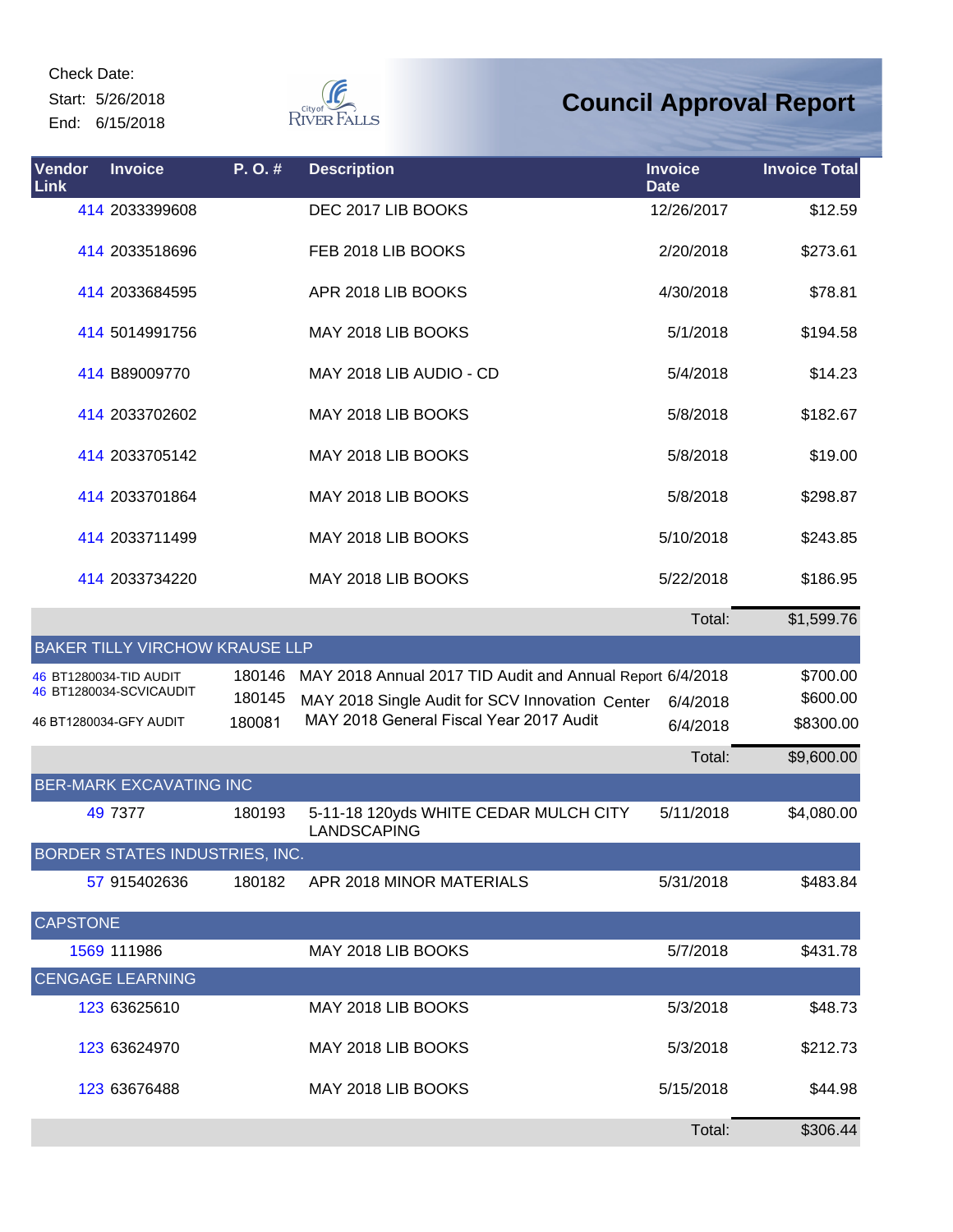Start: 5/26/2018 End: 6/15/2018



| Vendor<br>Link     | <b>Invoice</b>                    | P.O.#  | <b>Description</b>                                        | <b>Invoice</b><br><b>Date</b> | <b>Invoice Total</b> |
|--------------------|-----------------------------------|--------|-----------------------------------------------------------|-------------------------------|----------------------|
|                    | <b>CENTER POINT INC</b>           |        |                                                           |                               |                      |
|                    | 412 1582070                       |        | MAY 2018 LIB BOOKS                                        | 5/1/2018                      | \$135.42             |
| <b>CENTURYLINK</b> |                                   |        |                                                           |                               |                      |
|                    | 1796 1442555658<br>MAY 2018       |        | MAY 2018 LONG DISTANCE PHONE BILL                         | 5/31/2018                     | \$163.43             |
|                    | CHIPPEWA VALLEY TECHNICAL COLLEGE |        |                                                           |                               |                      |
|                    | 69 960                            |        | FEB 2018 EMS SKILLS TRAINING 2hrs                         | 2/21/2018                     | \$150.00             |
|                    | 69 961                            |        | JAN 2018 EMS SKILLS TRAINING 5hrs / LAB<br><b>USE FEE</b> | 5/17/2018                     | \$435.00             |
|                    | 69 962                            |        | MAR 2018 EMS SKILLS TRAINING 2hrs / LAB<br><b>USE FEE</b> | 5/17/2018                     | \$210.00             |
|                    |                                   |        |                                                           | Total:                        | \$795.00             |
|                    | <b>CODY PLUMBING INC</b>          |        |                                                           |                               |                      |
|                    | 1140 7897                         | 180205 | 2018-2019 CODY PLUMBING SUPERVISOR<br><b>SERVICES</b>     | 5/21/2018                     | \$2,000.00           |
|                    | COMPUTER INTEGRATION TECHNOLOGY   |        |                                                           |                               |                      |
|                    | 379 263949                        | 180034 | JUN 2018 Managed Backup of Servers                        | 5/16/2018                     | \$785.00             |
|                    | 379 263829                        | 180027 | JUN 2018 Managed Services for up to 15<br>Servers         | 5/16/2018                     | \$2,710.00           |
|                    |                                   |        |                                                           | Total:                        | \$3,495.00           |
|                    | CORPORATE FLEET SERVICES, INC     |        |                                                           |                               |                      |
|                    | 2786 11548                        | 180006 | JUN 2018 PD Leased Inv Vehicles                           | 5/30/2018                     | \$1,135.14           |
|                    | <b>COURT PAYMENTS</b>             |        |                                                           |                               |                      |
|                    | 991200 N401064                    |        | JUN 2018 RESTITUTION N FRANDRUP<br>CIT#N401064            | 6/1/2018                      | \$377.10             |
|                    | 991200 1405649                    |        | JUN 2018 RESTITUTION C ALFORD<br>CIT#1405649              | 6/1/2018                      | \$134.47             |
|                    |                                   |        |                                                           | Total:                        | \$511.57             |
|                    | DARRELL'S SEPTIC SERVICE INC      |        |                                                           |                               |                      |
|                    | 85 265 62                         |        | MAY 2018 SPRING CLEAN UP RENTAL PW<br><b>BLDG</b>         | 5/29/2018                     | \$85.00              |
|                    | 85 26497                          | 180079 | MAY 2018 PORTA POTTY RENTALS FOR<br><b>PARKS</b>          | 5/31/2018                     | \$527.13             |
|                    |                                   |        |                                                           | Total:                        | \$612.13             |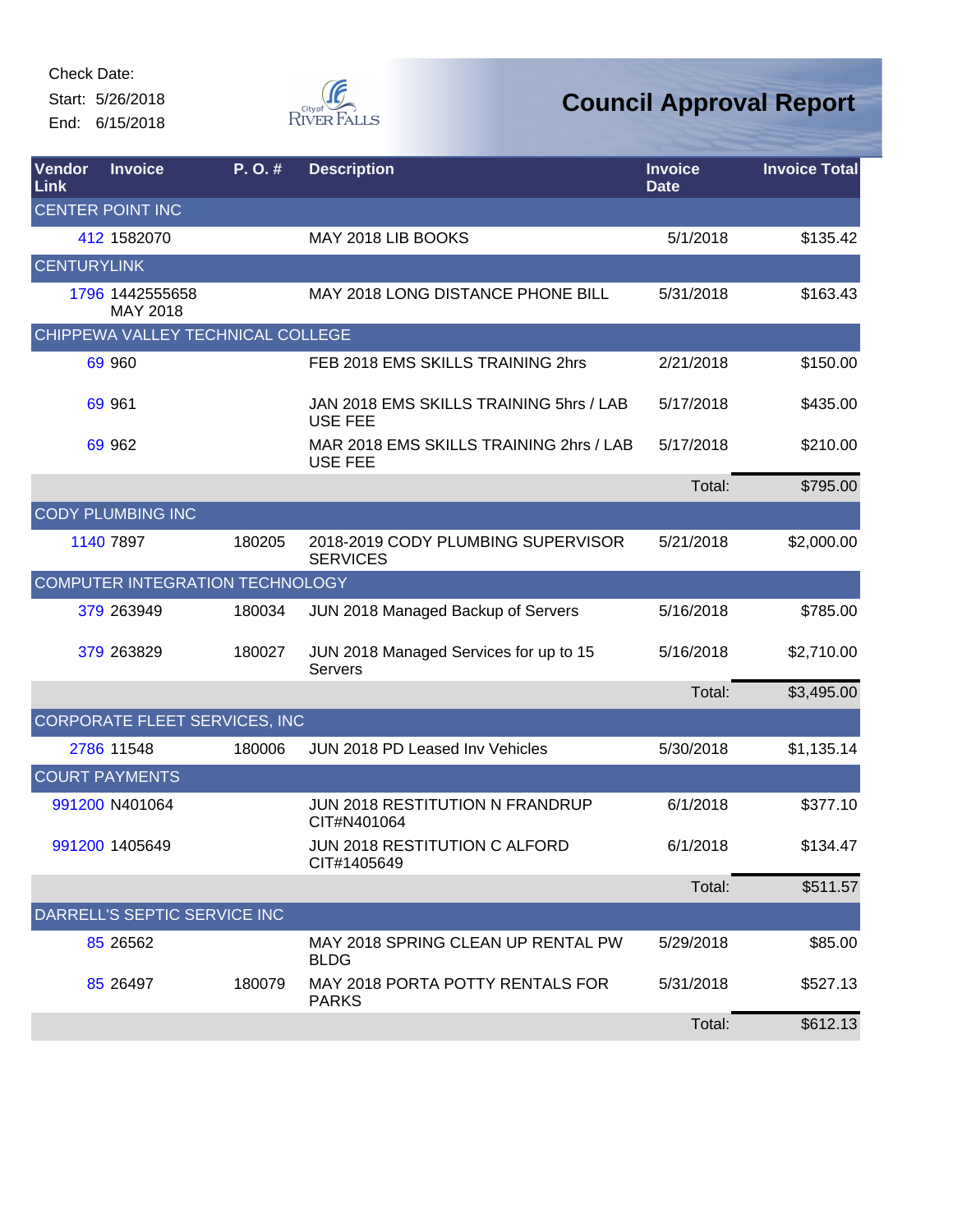Start: 5/26/2018 End: 6/15/2018



| Vendor<br>Link | <b>Invoice</b>                            | P.O.#  | <b>Description</b>                                          | <b>Invoice</b><br><b>Date</b> | <b>Invoice Total</b> |
|----------------|-------------------------------------------|--------|-------------------------------------------------------------|-------------------------------|----------------------|
|                | DELTA DENTAL OF WISCONISN INC             |        |                                                             |                               |                      |
|                | 2572 1170682 JUNE<br><b>RETIREE</b>       |        | JUNE 2018 RETIREE VISION                                    | 5/30/2018                     | \$12.42              |
|                | 2572 1170681 JUNE<br>2018                 |        | JUNE 2018 VISION INSURANCE                                  | 5/30/2018                     | \$535.28             |
|                |                                           |        |                                                             | Total:                        | \$547.70             |
|                | DELTA MANAGEMENT ASSOCIATES INC           |        |                                                             |                               |                      |
|                | 1943 000000041475                         |        | PPE 06/03/18                                                | 6/8/2018                      | \$233.71             |
|                | <b>DNA AV INTEGRATORS, LLC</b>            |        |                                                             |                               |                      |
|                | 3446 76526                                |        | APR 2018 SUPPLIES                                           | 4/23/2018                     | \$83.71              |
|                | <b>DWD ENTERPRISES LLC</b>                |        |                                                             |                               |                      |
|                | 2132 11095                                | 180195 | MAR 2018 UPGRADE TO PARTS WASHERS                           | 3/14/2018                     | \$2,467.06           |
| <b>EFTPS</b>   |                                           |        |                                                             |                               |                      |
|                | 7 000000041473                            |        | PPE 06/03/18                                                | 6/8/2018                      | \$70,198.98          |
|                | <b>EMERGENCY CARE CONSULTANTS</b>         |        |                                                             |                               |                      |
|                | 3028 1705                                 | 180074 | MAY 2018 PHYSICIAN RESOLUTION 6162                          | 5/31/2018                     | \$1,500.00           |
|                | <b>ENERGIS HIGH VOLTAGE RESOURCES INC</b> |        |                                                             |                               |                      |
|                | 101 29137                                 | 180168 | 5-2-18 Substations and Hydro Work                           | 5/24/2018                     | \$7,195.77           |
|                | 101 29160                                 | 180168 | NSUBSTATION ADD 7gal OIL TO TRSNFRMR<br>#GM022543           | 5/31/2018                     | \$458.33             |
|                |                                           |        |                                                             | Total:                        | \$7,654.10           |
|                | <b>EXPRESS PERSONNEL SERVICES</b>         |        |                                                             |                               |                      |
|                | 109 20575327                              | 180170 | Seasonal Staff-Public Works 85hrs WK END 5-<br>$13 - 18$    | 5/15/2018                     | \$1,550.61           |
|                | 109 20575328                              | 180170 | Seasonal Staff-Public Works 40hrs WEEK END<br>$5 - 13 - 18$ | 5/15/2018                     | \$759.20             |
|                | 109 20610324                              | 180170 | Seasonal Staff-Public Works wk end 5-20-18<br>160hrs        | 5/22/2018                     | \$2,918.80           |
|                | 109 20610326                              | 180170 | Seasonal Staff-Public Works 24hrs wk end 5-20<br>$-18$      | 5/22/2018                     | \$735.84             |
|                | 109 20610325                              | 180170 | Seasonal Staff-PublicWorks wk end 5-20-18<br>128.5hrs       | 5/22/2018                     | \$2,409.73           |
|                | 109 20610327                              | 180190 | Temp Water/Waste Water 40hrs T RIXMANN<br>wk end 5-20       | 5/22/2018                     | \$758.80             |
|                | 109 20641015                              | 180190 | Summer Temp Water/Waste Water 40hrs wk<br>end 5/27/18       | 5/29/2018                     | \$758.80             |
|                | 109 20641014                              | 180170 | Seasonal Staff-Public Works 24hrs wk end<br>5/27/18         | 5/29/2018                     | \$735.84             |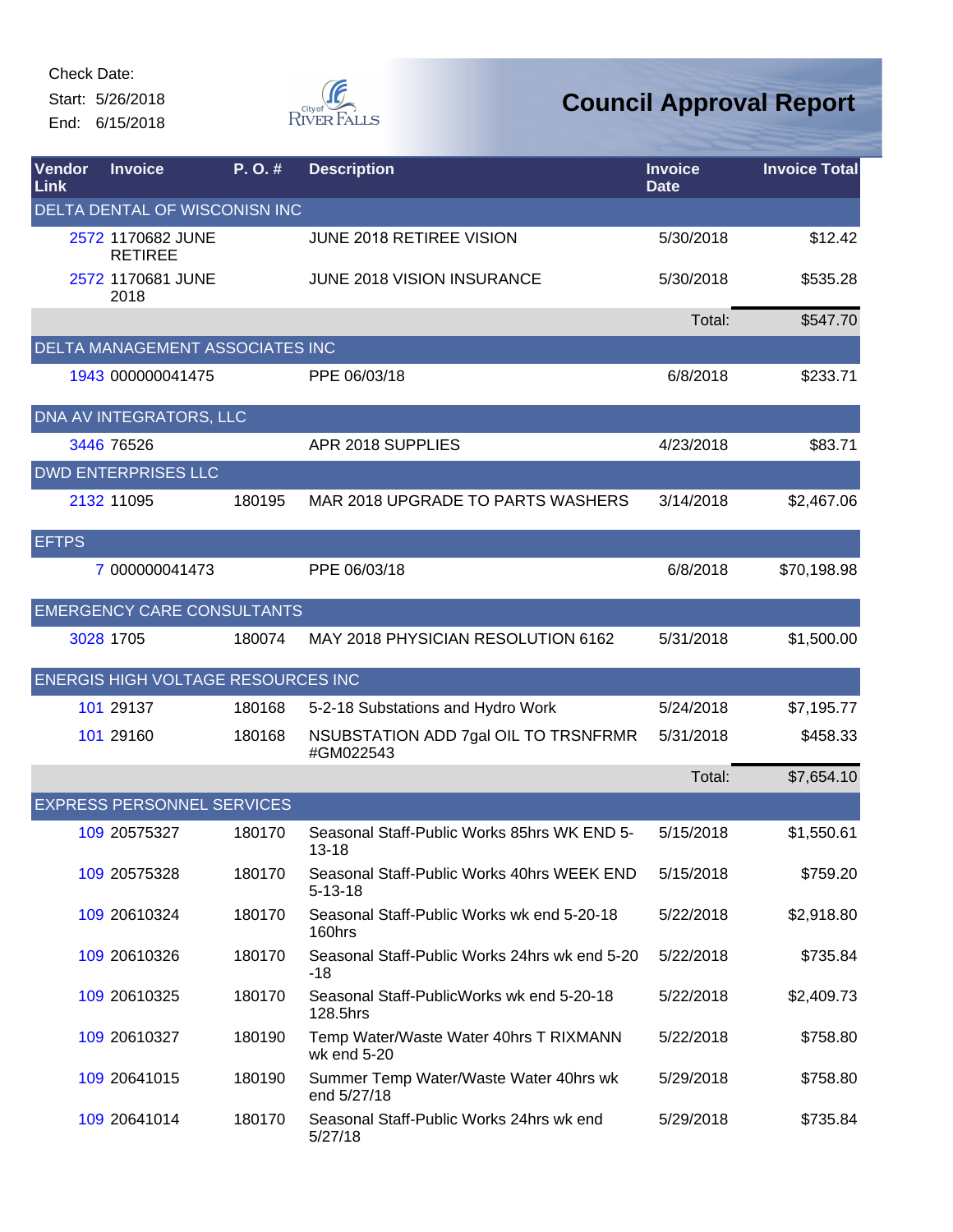Start: 5/26/2018 End: 6/15/2018



| Vendor<br><b>Link</b> | <b>Invoice</b>                       | P.O.#  | <b>Description</b>                                           | <b>Invoice</b><br><b>Date</b> | <b>Invoice Total</b> |
|-----------------------|--------------------------------------|--------|--------------------------------------------------------------|-------------------------------|----------------------|
|                       | 109 20641013                         | 180170 | Seasonal Staff-PublicWorks 155.5hrs wk end<br>5/27/18        | 5/29/2018                     | \$2,987.71           |
|                       | 109 20641012                         | 180170 | Seasonal Staff-Public Works 160hrs wk end<br>5/27/18         | 5/29/2018                     | \$3,010.05           |
|                       |                                      |        |                                                              | Total:                        | \$16,625.38          |
|                       | <b>FBG SERVICE CORPORATION</b>       |        |                                                              |                               |                      |
|                       | 364 824224                           | 180043 | 2018 MONTHLY FACILITIES CLEANING                             | 5/31/2018                     | \$4,866.00           |
|                       | FIRST NATIONAL BANK - RF SECTION 125 |        |                                                              |                               |                      |
|                       | 6 000000041472                       |        | PPE 06/03/18                                                 | 6/8/2018                      | \$3,548.94           |
| <b>GARRETT LEIS</b>   |                                      |        |                                                              |                               |                      |
|                       | 3071 2018 SFTY<br><b>FTWR RMBRS</b>  |        | 2018 SAFETY FOOTWEAR<br><b>REIMBURSEMENT</b>                 | 5/25/2018                     | \$150.00             |
|                       | <b>GERBER LEISURE PRODUCTS</b>       |        |                                                              |                               |                      |
|                       | 3310 5071                            | 180150 | APR 2018 Park Benches-Kinni Trail (5)                        | 4/24/2018                     | \$5,965.00           |
|                       | <b>GORMAN, DANIEL J</b>              |        |                                                              |                               |                      |
|                       | 3349 MAY2018 HTL<br><b>RMBRSMNT</b>  |        | MAY 2018 HOTEL REIMBURSEMENT FOR<br><b>JUDGE ORIENTATION</b> | 5/22/2018                     | \$246.00             |
|                       | <b>GOTTFREDSEN, CHRIS</b>            |        |                                                              |                               |                      |
|                       | 789 PER DIEM 6-8-<br>18              |        | JUNE 2018 INVESTIGATOR TRAINING<br>APPLETON, WI              | 2/6/2018                      | \$224.00             |
|                       | HANTEN BROADCASTING COMPANY INC      |        |                                                              |                               |                      |
|                       | 306 MAY 2018<br><b>STMT</b>          |        | MAY 2018 SPORTSCASTERS CLUB                                  | 5/31/2018                     | \$60.00              |
| <b>HAWKINS INC</b>    |                                      |        |                                                              |                               |                      |
|                       | 133 4290651                          | 180056 | MAY 2018 WATER DEPT - CHEMICALS                              | 5/29/2018                     | \$3,708.68           |
|                       | <b>HEALTH PARTNERS</b>               |        |                                                              |                               |                      |
|                       | 356 81351655                         |        | JUNE 2018 HEALTH DENTAL INSURANCE                            | 5/30/2018                     | \$171,981.71         |
| <b>HOVEL, DAVID</b>   |                                      |        |                                                              |                               |                      |
|                       | 403 2018 SFTY<br><b>FTWR RMBRS</b>   |        | 2018 SAFETY FOOTWEAR<br><b>REIMBURSEMENT</b>                 | 6/3/2018                      | \$67.51              |
|                       | HUEBSCH LAUNDRY COMPANY              |        |                                                              |                               |                      |
|                       | 146 4068756                          | 180047 | 5-2-18 HUEBSCH WWTP UNIFORMS                                 | 5/2/2018                      | \$36.61              |
|                       | 146 4068754                          | 180046 | 5-2-2018 HUEBSCH WATER UNIFORMS                              | 5/2/2018                      | \$39.32              |
|                       | 146 4068753                          | 180041 | 5-2-2018 HUEBSCH ELECTRIC UNIFORMS                           | 5/2/2018                      | \$221.04             |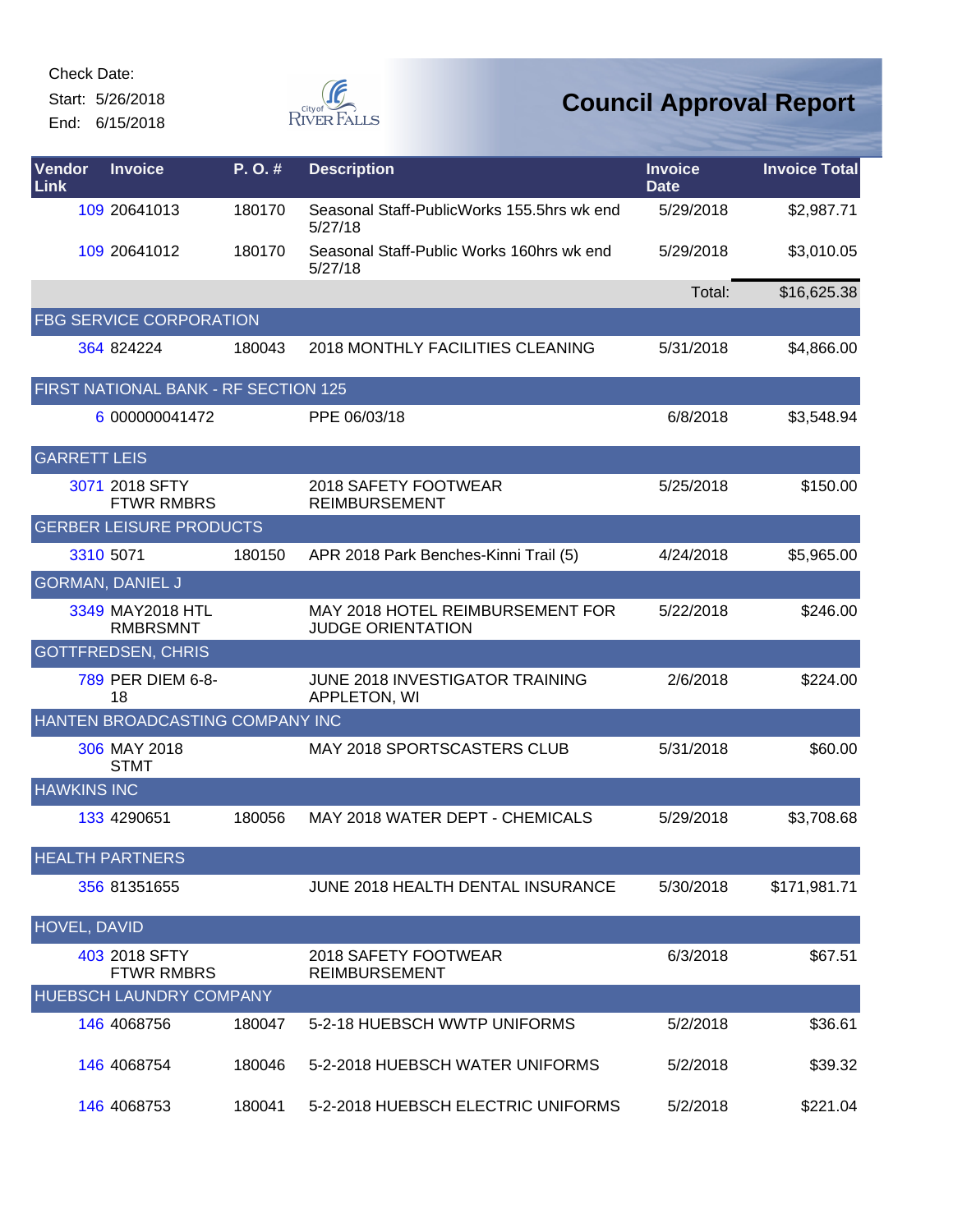Start: 5/26/2018

End: 6/15/2018



| Vendor<br>Link | <b>Invoice</b>                      | P.O.#  | <b>Description</b>                            | <b>Invoice</b><br><b>Date</b> | <b>Invoice Total</b> |
|----------------|-------------------------------------|--------|-----------------------------------------------|-------------------------------|----------------------|
|                | 146 4073172                         |        | 5-9-18 PW BUILDING BRUSHMATS / LINENS         | 5/9/2018                      | \$35.40              |
|                | 146 4073181                         | 180091 | 5-9-18 Rug service for WWTP                   | 5/9/2018                      | \$72.02              |
|                | 146 4076307                         | 180048 | 5-16-18 HUEBSCH PW UNIFORMS                   | 5/16/2018                     | \$176.25             |
|                | 146 4076306                         | 180046 | 5-16-18 HUEBSCH WATER UNIFORMS                | 5/16/2018                     | \$39.32              |
|                | 146 4076308                         | 180047 | 5-16-18 HUEBSCH WWTP UNIFORMS                 | 5/16/2018                     | \$36.61              |
|                | 146 4076947                         |        | 5-16-18 LIB BRUSHMATS                         | 5/16/2018                     | \$70.12              |
|                | 146 4080722                         |        | 5-23-18 PW BLDG BRUSHMATS/LINENS              | 5/23/2018                     | \$35.40              |
|                | 146 4080729                         |        | 5-23-18 CITY HALL BRUSHMATS                   | 5/23/2018                     | \$56.92              |
|                | 146 4080716                         |        | 5-23-18 PD BRUSHMATS                          | 5/23/2018                     | \$55.59              |
|                | 146 4080100                         | 180047 | 5-23-18 HUEBSCH WWTP UNIFORMS                 | 5/23/2018                     | \$36.61              |
|                | 146 4080099                         | 180048 | 5-23-18 HUEBSCH PW UNIFORMS                   | 5/23/2018                     | \$137.57             |
|                | 146 4080098                         | 180046 | 5-23-18 HUEBSCH WATER UNIFORMS                | 5/23/2018                     | \$39.32              |
|                | 146 4080097                         | 180041 | 5-23-18 HUEBSCH ELECTRIC UNIFORMS             | 5/23/2018                     | \$221.04             |
|                | 146 4080731                         | 180091 | 5-23-18 Rug service for WWTP                  | 5/23/2018                     | \$64.74              |
|                | 146 4083917                         | 180047 | 5-30-18 HUEBSCH WWTP UNIFORMS                 | 5/30/2018                     | \$36.61              |
|                | 146 4083915                         | 180046 | 5-30-18 HUEBSCH WATER UNIFORMS                | 5/30/2018                     | \$39.32              |
|                | 146 4083914                         | 180041 | 5-30-18 HUEBSCH ELECTRIC UNIFORMS             | 5/30/2018                     | \$221.04             |
|                |                                     |        |                                               | Total:                        | \$1,670.85           |
|                | INDIANHEAD FEDERATED LIBRARY SYSTEM |        |                                               |                               |                      |
|                | 655 218271                          |        | APR 2018 GROUP SUPPLY ORDER                   | 4/30/2018                     | \$1,834.65           |
|                | 655 218227                          |        | 2018 ANNUAL PHAROS MAINT FEE                  | 4/30/2018                     | \$840.00             |
|                |                                     |        |                                               | Total:                        | \$2,674.65           |
|                |                                     |        | INTERNATIONAL CITY MGMT ASSOC RETIREMENT CORP |                               |                      |
|                | 1 000000041467                      |        | PPE 06/03/18                                  | 6/8/2018                      | \$17,249.97          |
|                | 1 000000041468                      |        | PPE 06/03/18                                  | 6/8/2018                      | \$553.85             |
|                |                                     |        |                                               | Total:                        | \$17,803.82          |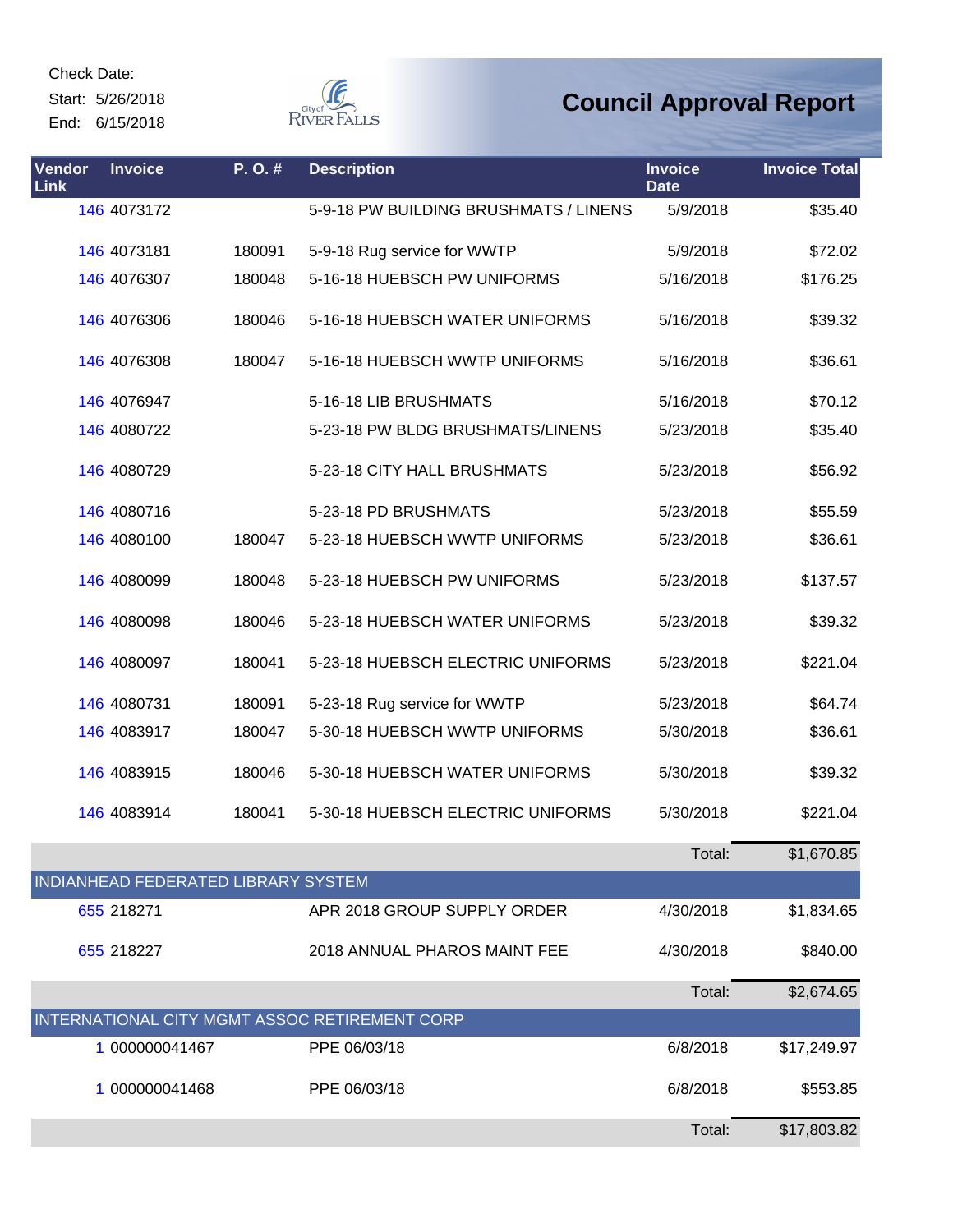Start: 5/26/2018 End: 6/15/2018



| Vendor<br>Link         | <b>Invoice</b>                          | P. O. # | <b>Description</b>                                         | <b>Invoice</b><br><b>Date</b> | <b>Invoice Total</b> |
|------------------------|-----------------------------------------|---------|------------------------------------------------------------|-------------------------------|----------------------|
|                        | <b>INTERSTATE BATTERY</b>               |         |                                                            |                               |                      |
|                        | 1661 1902701006729                      |         | MAY 2018 QTY 2 AED BATTERIES                               | 5/14/2018                     | \$399.90             |
| <b>J&amp;J GIS LLC</b> |                                         |         |                                                            |                               |                      |
|                        | 651 MAY 2018                            | 180072  | 2018 GIS SERVICES                                          | 6/5/2018                      | \$2,025.00           |
|                        | <b>JAWORSKI TAMARRA</b>                 |         |                                                            |                               |                      |
|                        | <b>2279 TUITION</b><br><b>RMBRSMT</b>   |         | MAY 2018 GIS ADVANCED MAP DESIGN<br><b>TUITION RMBRSMT</b> | 5/16/2018                     | \$1,156.30           |
|                        | <b>JOHN &amp; NICOLE MEYER</b>          |         |                                                            |                               |                      |
|                        | 3447 5-2-18 SEWER<br><b>BACKUP</b>      |         | 5-2-18 REIMBURSEMENT OF SERVICES<br><b>RENDERED</b>        | 5/2/2018                      | \$221.55             |
|                        |                                         |         | KLINEFELTER'S ENFORCEMENT & EMERGENCY PRODUCT              |                               |                      |
|                        | 3080 361719-05                          |         | FEB 2018 HONOR GUARD UNIFORM<br><b>SUPPLIES</b>            | 2/13/2018                     | \$12.00              |
|                        | 3080 361719-95                          |         | APR 2018 HONOR GUARD UNIFORM<br><b>SUPPLIES</b>            | 4/30/2018                     | \$127.50             |
|                        |                                         |         |                                                            | Total:                        | \$139.50             |
|                        | LEAGUE OF MINNESOTA CITIES              |         |                                                            |                               |                      |
|                        | 660 272467                              |         | MAY 2018 ECONOMIC DEV DIRECTOR<br>ADVERTISING JOB AD       | 5/21/2018                     | \$300.00             |
|                        | 660 272740                              |         | MAY 2018 EMS JOB ADVERTISING                               | 5/31/2018                     | \$161.00             |
|                        |                                         |         |                                                            | Total:                        | \$461.00             |
|                        | <b>LIBRARY REFUNDS &amp; PAYMENTS</b>   |         |                                                            |                               |                      |
|                        | 995500 3942500023856<br>68              |         | REFUND LOST LIB MATIERALS THE EIGHT<br><b>GARFIELD</b>     | 5/21/2018                     | \$20.72              |
|                        | <b>LIBRARY SUPPLY SOLUTION</b>          |         |                                                            |                               |                      |
|                        | 2138 20907-8                            |         | MAY 2018 SUPPLIES                                          | 5/14/2018                     | \$323.00             |
|                        | LINCOLN NATIONAL LIFE INSURANCE COMPANY |         |                                                            |                               |                      |
|                        | 3066 3684976466<br><b>JUNE 2018</b>     |         | JUNE 2018 AD&D LIFE INSURANCE                              | 5/30/2018                     | \$238.72             |
|                        | 3066 3684976344<br><b>JUNE 2018</b>     |         | JUNE 2018 LIFE/AD&D/LTD INSURANCE                          | 5/30/2018                     | \$4,626.64           |
|                        |                                         |         |                                                            | Total:                        | \$4,865.36           |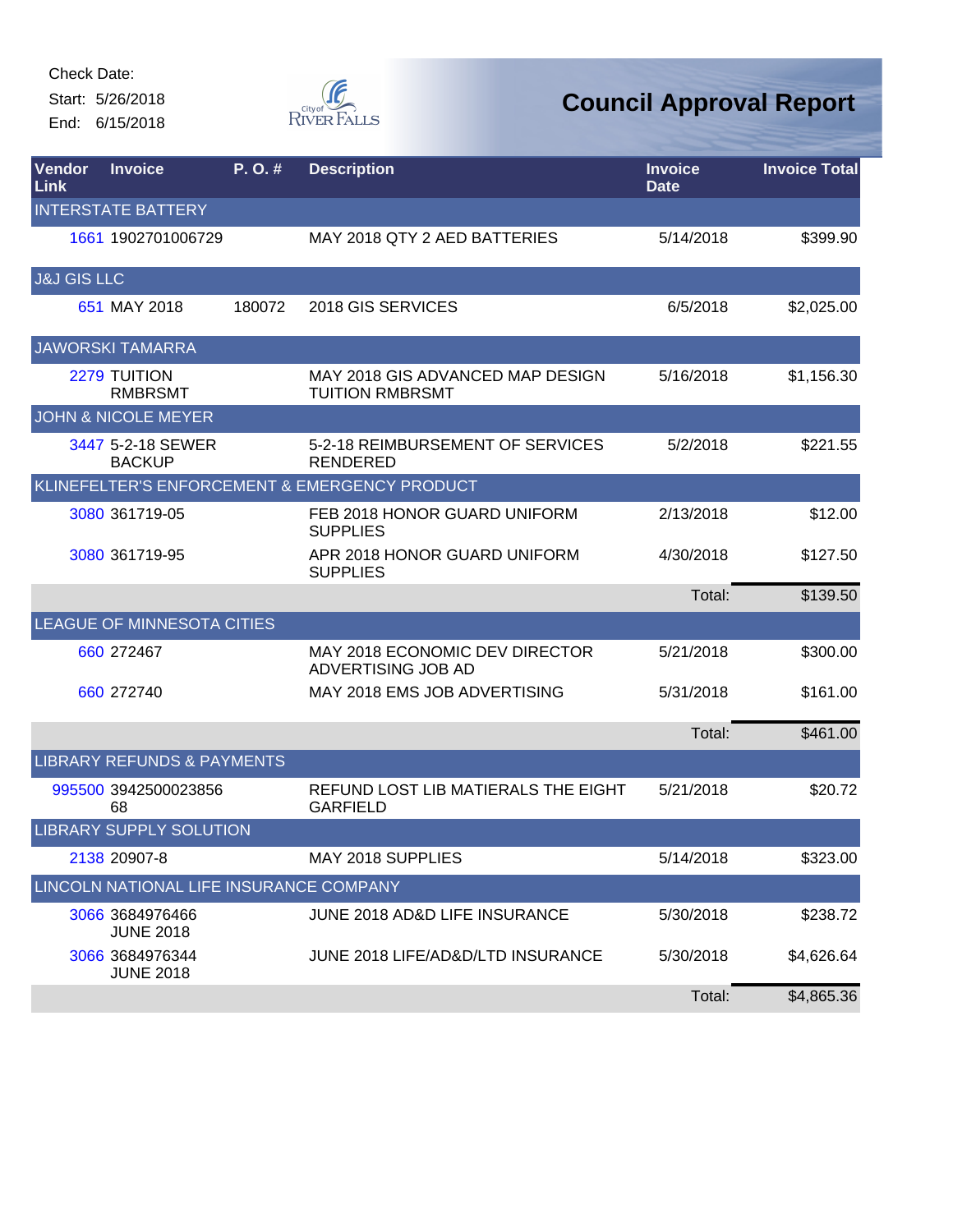Start: 5/26/2018 End: 6/15/2018



| <b>Vendor</b><br>Link | <b>Invoice</b>                         | P. O. # | <b>Description</b>                                      | <b>Invoice</b><br><b>Date</b> | <b>Invoice Total</b> |
|-----------------------|----------------------------------------|---------|---------------------------------------------------------|-------------------------------|----------------------|
|                       | LINEHAN OUTDOOR SERVICES LLC           |         |                                                         |                               |                      |
|                       | 1570 3061                              | 180203  | MAY 2018 Sterling Ponds Corporate<br>Park Mowing        | 6/4/2018                      | \$250.00             |
|                       | 1570 3062                              | 180202  | MAY 2018 Sterling Ponds General Area Mowing             | 6/4/2018                      | \$940.00             |
|                       | 1570 3063                              | 180204  | May 2018 Whitetail Corporate Park-Summer<br>Mowing      | 6/4/2018                      | \$570.00             |
|                       |                                        |         |                                                         | Total:                        | \$1,760.00           |
|                       | <b>LOFFLER COMPANIES INC</b>           |         |                                                         |                               |                      |
|                       | 182 2810192                            |         | CSR/COURT PRINTER OVRG 4-19-5-18-2018                   | 5/8/2018                      | \$126.08             |
|                       | 182 358641942                          |         | MAY 2018 PW BASE PYMT / USAGE 4-21-18-<br>$5 - 21 - 18$ | 5/25/2018                     | \$198.53             |
|                       | 182 22732253                           |         | JUN 2018 FD KONICA BASE PYMT                            | 5/28/2018                     | \$216.00             |
|                       | 182 22732254                           |         | JUN 2018 ADMIN KONICA BASE PYMT / MAY<br><b>USAGE</b>   | 5/28/2018                     | \$319.10             |
|                       | 182 22732251                           |         | JUNE 2018 CSR/COURT BASE PYMT                           | 5/28/2018                     | \$160.00             |
|                       | 182 22732252                           |         | JUN 2018 CITY HALL MAILROOM BASE<br><b>PYMT KONICA</b>  | 5/28/2018                     | \$249.00             |
|                       | 182 2829064                            |         | AMB 5-11-18-6-10-18 OVERAGE CHARGE                      | 6/1/2018                      | \$4.42               |
|                       |                                        |         |                                                         | Total:                        | \$1,273.13           |
|                       | LUKASAVITZ, NATHAN                     |         |                                                         |                               |                      |
|                       | 3402 5-24-2018 CTY<br><b>NWSLTR</b>    |         | MAY 2018 CITY NEWSLETTER WRITING<br><b>ASSIGNMENTS</b>  | 5/24/2018                     | \$100.00             |
|                       | <b>MARY ZIMMERMANN</b>                 |         |                                                         |                               |                      |
|                       | 2292 RMBRSMT FOR<br><b>PYMTS</b>       |         | REIMBURSE INCUBATOR POSTER PYMNT<br>ON PRSNL CC         | 4/11/2018                     | \$32.00              |
|                       | 2292 RMBRSMT DRP<br><b>BX PYMT</b>     |         | DROP BOX 5-19-18-5-19-2019 ANNUAL FEE<br>ON PRSNL CC    | 5/19/2018                     | \$99.00              |
|                       |                                        |         |                                                         | Total:                        | \$131.00             |
| <b>MIDWEST TAPE</b>   |                                        |         |                                                         |                               |                      |
|                       | 409 96078489                           |         | MAY 2018 LIB AUDIO                                      | 5/8/2018                      | \$246.94             |
|                       | 409 96095904                           |         | MAY 2018 LIB AUDIO                                      | 5/15/2018                     | \$334.92             |
|                       | 409 96114856                           |         | MAY 2018 LIB AUDIO                                      | 5/21/2018                     | \$116.97             |
|                       |                                        |         |                                                         | Total:                        | \$698.83             |
|                       | MINNESOTA CHILD SUPPORT PAYMENT CENTER |         |                                                         |                               |                      |
|                       | 1618 000000041474                      |         | PPE 06/03/18                                            | 6/8/2018                      | \$24.45              |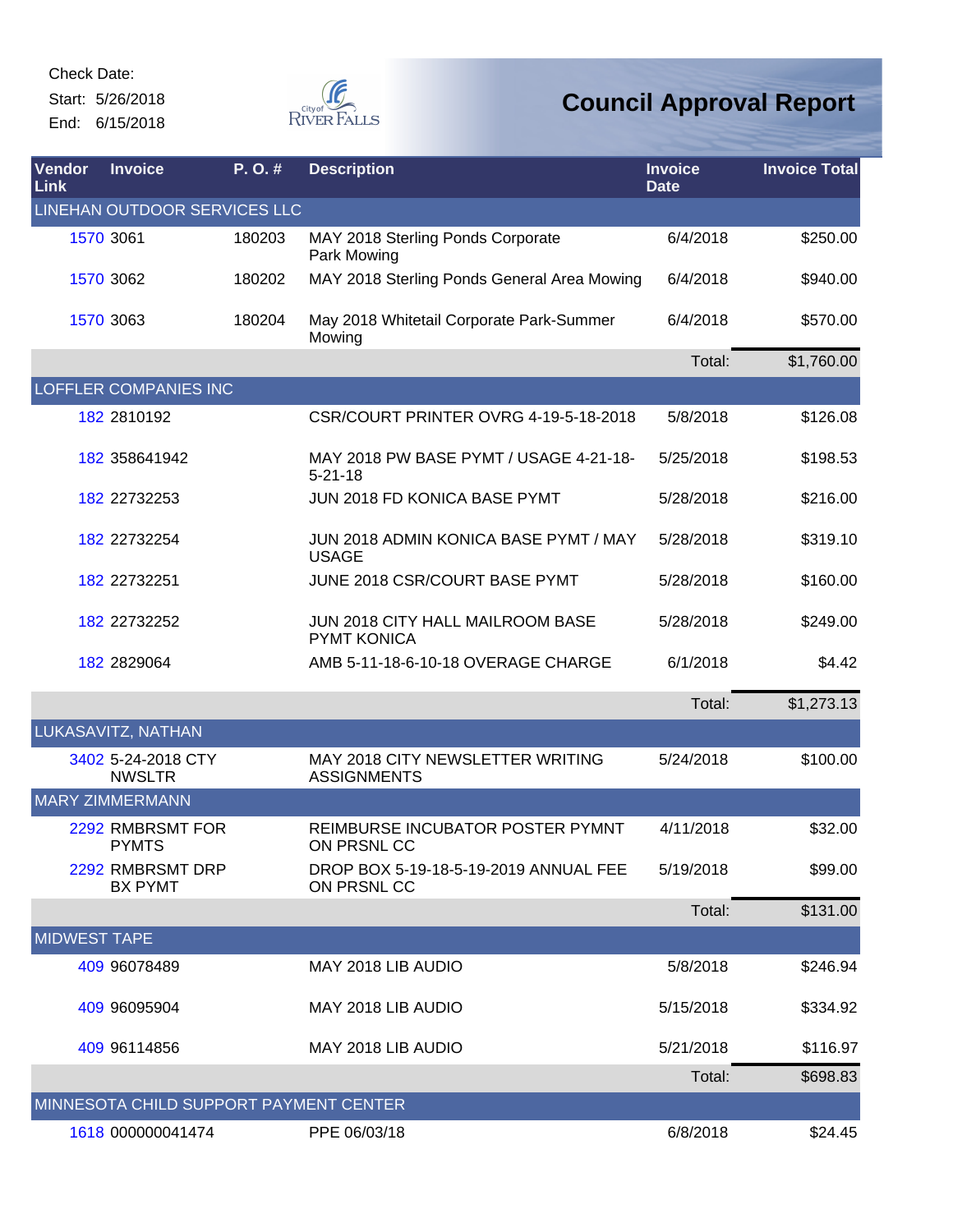Start: 5/26/2018 End: 6/15/2018



| Vendor<br>Link         | <b>Invoice</b>                            | P.O.#  | <b>Description</b>                                               | <b>Invoice</b><br><b>Date</b> | <b>Invoice Total</b> |
|------------------------|-------------------------------------------|--------|------------------------------------------------------------------|-------------------------------|----------------------|
|                        |                                           |        | MUNICIPAL ELECTRIC UTILITIES OF WISCONSIN INC                    |                               |                      |
|                        | 188 16087-2                               | 180029 | 2018 MEUW MEMBER DUES                                            | 1/3/2018                      | \$10,126.28          |
|                        | MY RECEPTIONIST INC                       |        |                                                                  |                               |                      |
|                        | 192 S022030530                            | 180076 | JUN 2018 EST AFTER HOURS PHONE<br>SRVCS/474min MAY               | 5/30/2018                     | \$569.66             |
|                        | NEI NORTHERN ELECTRICIANS INC             |        |                                                                  |                               |                      |
|                        | 199 128435                                | 180196 | APR 2018 MAIN/PAULSON ST LGHT TRFFC<br><b>SGN REPAIR</b>         | 5/9/2018                      | \$4,213.14           |
|                        | NORTHERN STATES POWER COMPANY WI          |        |                                                                  |                               |                      |
|                        | 344 592540084                             |        | PRESCOTT AMB BLDG POWER BILL THRU 5<br>$-16-18$                  | 5/17/2018                     | \$277.21             |
| <b>ODEEN, DIANE</b>    |                                           |        |                                                                  |                               |                      |
|                        | 957 PER DIEM 6-15-<br>18                  |        | JUNE 2018 APPA CONFERENCE NEW<br>ORLEANS, LA                     | 5/22/2018                     | \$236.16             |
|                        | OSMOSE UTILITIES SERVICES, INC            |        |                                                                  |                               |                      |
|                        | 3030 INV1053999                           | 170342 | MAY 2018 POLE TEST 10yr ELEC<br><b>TRNSMSSN LINE</b>             | 5/18/2018                     | \$11,764.07          |
|                        | <b>PARK N REC REFUNDS</b>                 |        |                                                                  |                               |                      |
|                        | 995400 5-31-18<br><b>CTRAUTMILLE</b><br>R |        | MAY 2018 REFUND MIDSUMMER PLAY                                   | 5/31/2018                     | \$35.00              |
|                        | 995400 G BUDROW<br><b>CNCL KINNI</b>      |        | JUN 2018 REFUND CANCELED LIFE ON THE<br><b>KINNI CLASS</b>       | 6/6/2018                      | \$10.00              |
|                        |                                           |        |                                                                  | Total:                        | \$45.00              |
| <b>PELION BENEFITS</b> |                                           |        |                                                                  |                               |                      |
|                        | 5 C SCHREIBER<br><b>RETIRE</b>            |        | C SCHREIBER RETIREMENT VAC/SICK/FH<br><b>PAYOUT</b>              | 5/25/2018                     | \$4,272.60           |
|                        | 5 000000041471                            |        | PPE 06/03/18                                                     | 6/8/2018                      | \$496.17             |
|                        |                                           |        |                                                                  | Total:                        | \$4,768.77           |
|                        | PIERCE COUNTY PUBLIC HEALTH DEPARTMENT    |        |                                                                  |                               |                      |
|                        | 950 6-15-18                               |        | JUN 2018 GP MAIN POOL / WADING POOL<br><b>APP RENEWALS</b>       | 5/31/2018                     | \$508.00             |
|                        | PLUMMER CONCRETE & ASSOCIATES INC         |        |                                                                  |                               |                      |
|                        | 214 125510                                |        | 227 N CUDD AVE CURB REMOVE, HAUL<br><b>AWAY &amp; REPOUR 14'</b> | 5/8/2018                      | \$770.00             |
|                        | POWER & TELEPHONE SUPPLY CO               |        |                                                                  |                               |                      |
|                        | 3348 6454451-00                           | 180179 | MAY 2018 CITY FIBER VAULT INVENTORY<br><b>ITEMS</b>              | 5/24/2018                     | \$10,320.00          |
|                        | PRESCOTT WATER & SEWER UTILITY            |        |                                                                  |                               |                      |
|                        | 1611 7558-01FEB-<br><b>MAY WATER</b>      |        | FEB-MAY 2018 PRESCOTT AMB BLDG<br><b>WATER BILL</b>              | 5/31/2018                     | \$182.48             |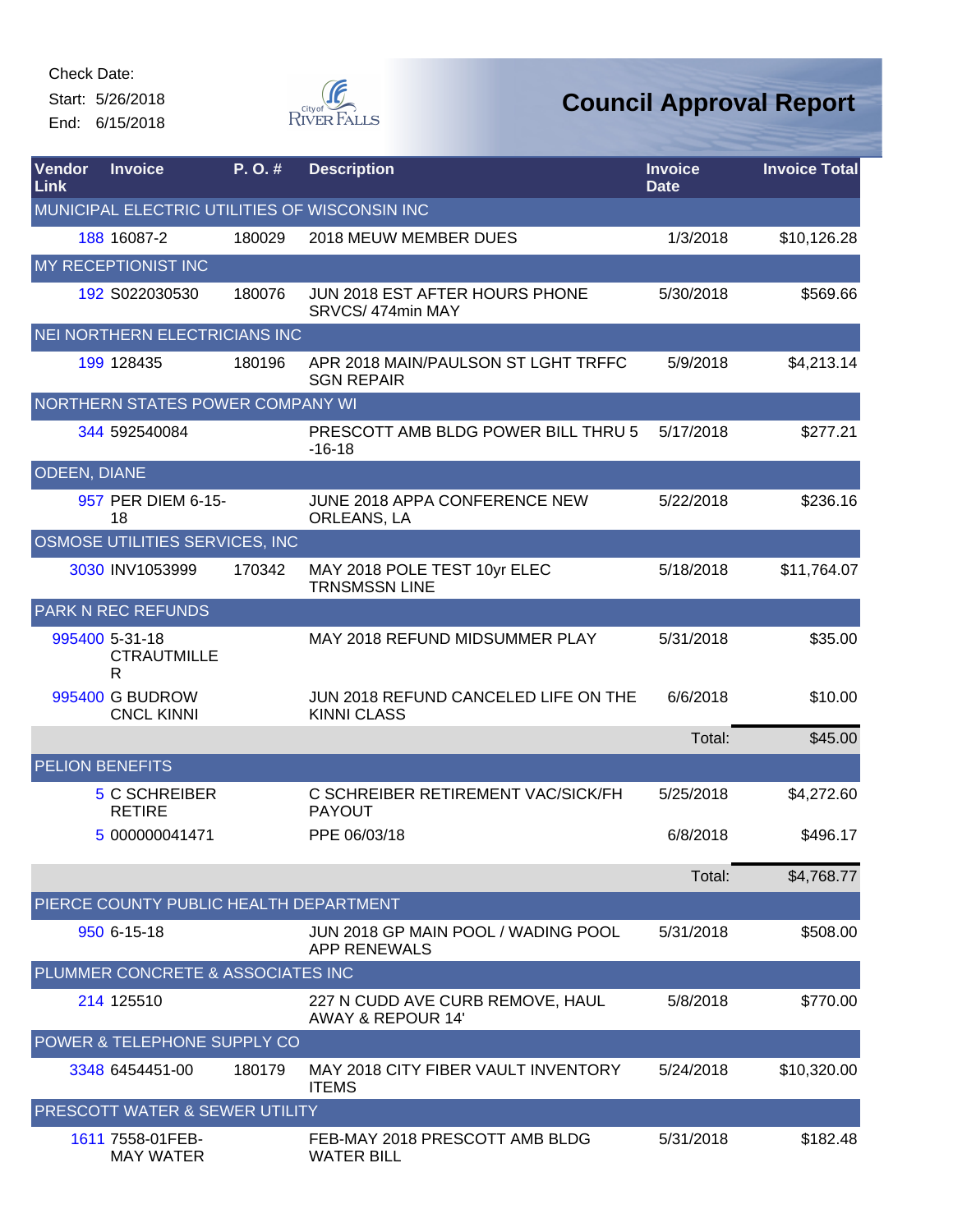Start: 5/26/2018 End: 6/15/2018



| Vendor<br>Link   | <b>Invoice</b>                      | P.O.#  | <b>Description</b>                                        | <b>Invoice</b><br><b>Date</b> | <b>Invoice Total</b> |
|------------------|-------------------------------------|--------|-----------------------------------------------------------|-------------------------------|----------------------|
| <b>PRINT ART</b> |                                     |        |                                                           |                               |                      |
|                  | 1064 4249- MAY 2018                 |        | MAY 2018 1000 COURT ENVELOPES                             | 5/31/2018                     | \$86.00              |
|                  | PROGRESSIVE MICROTECHNOLOGY, INC    |        |                                                           |                               |                      |
|                  | 3230 180550                         |        | MAY 2018 PROPERTY MANAGEMENT<br><b>SYSTEM LABELS</b>      | 5/23/2018                     | \$103.14             |
| PROMOTION INC    |                                     |        |                                                           |                               |                      |
|                  | 1189 S36013                         |        | MAY 2018 SUBSCRIPTION RENEWAL                             | 5/25/2018                     | \$324.00             |
|                  | RALEIGH, CRYSTAL                    |        |                                                           |                               |                      |
|                  | 2046 SPRING 2018                    |        | 2018 REIMBURSEMENT SPRING SEMESTER<br><b>TUITION</b>      | 5/22/2018                     | \$1,156.30           |
|                  | RIVER FALLS BASEBALL COUNCIL        |        |                                                           |                               |                      |
|                  | 1496 6845                           |        | Food Vouchers for Sponsorship 6-3-18 RF Fish<br>Game      | 6/5/2018                      | \$242.00             |
|                  | RIVER FALLS CHAMBER OF COMMERCE INC |        |                                                           |                               |                      |
|                  | 225 16018A                          |        | 5-18-18 4 CHAMBER CHECKS ORDERED                          | 5/18/2018                     | \$150.00             |
|                  | 225 16053                           |        | JUN 2018 CHAMBER CHECKS                                   | 6/5/2018                      | \$200.00             |
|                  | 225 Q1-2018 ROOM<br><b>TAX</b>      |        | 1ST QUARTER 2018 ROOM TAX                                 | 6/8/2018                      | \$15,900.75          |
|                  |                                     |        |                                                           | Total:                        | \$16,250.75          |
|                  | RIVER FALLS SENIOR CITIZENS         |        |                                                           |                               |                      |
|                  | 438 JUN 2018<br><b>DONATION</b>     | 180051 | JUN 2018 SENIOR CITIZEN MONTHLY<br><b>DONATION</b>        | 6/1/2018                      | \$500.00             |
|                  | RIVER FALLS VETERINARY HOSPITAL     |        |                                                           |                               |                      |
|                  | 2810 16725                          |        | OFFICE VISIT-EXAM / RABIES / HEALTH<br><b>CERTIFICATE</b> | 2/21/2018                     | \$91.00              |
|                  | RURAL ELECTRIC SUPPLY COOPERATIVE   |        |                                                           |                               |                      |
|                  | 221 710755-00                       | 180134 | MAY 2018 Lines 1-2 Trnsfrmr Invtry                        | 5/30/2018                     | \$15,816.00          |
| <b>SAVATREE</b>  |                                     |        |                                                           |                               |                      |
|                  | 772 5726888                         | 180062 | APR 2018 Boulevard Tree Pruning and<br>Removal            | 5/7/2018                      | \$570.00             |
|                  | 772 5714337                         | 180194 | APR 2018 TREE RMVL DRAINAGE AREA OF<br><b>GOLFVIEW DR</b> | 5/15/2018                     | \$2,250.00           |
|                  |                                     |        |                                                           | Total:                        | \$2,820.00           |
|                  | SEILER INSTRUMENT & MFG CO INC      |        |                                                           |                               |                      |
|                  | 245 INV-366907                      |        | 1 YR TRIMBLE SFTWR/TCH SPPRT<br>MAPPING SRVCS 6-23-19     | 5/31/2018                     | \$790.00             |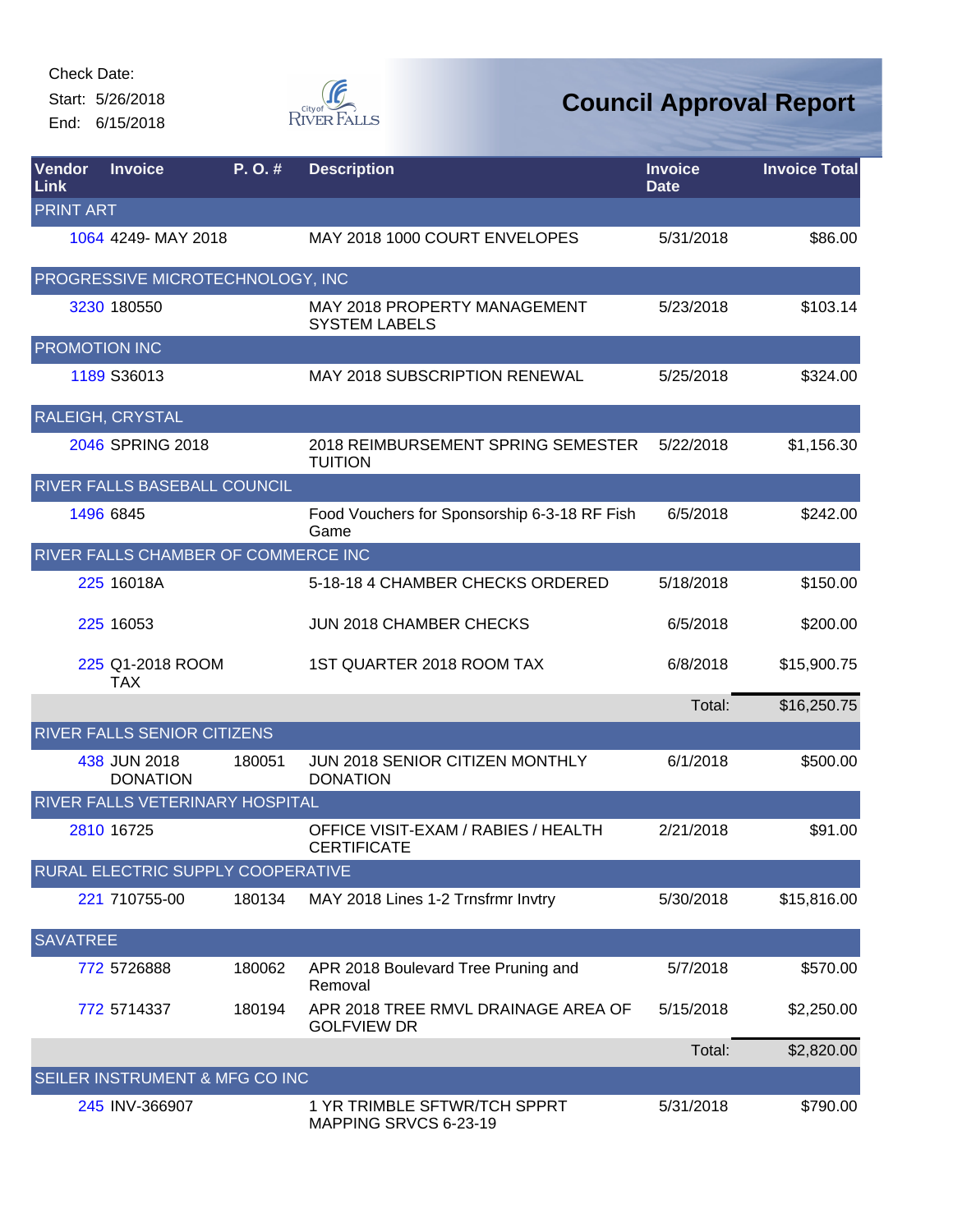Start: 5/26/2018 End: 6/15/2018



| <b>Vendor</b><br>Link | <b>Invoice</b>                             | P. O. # | <b>Description</b>                                           | <b>Invoice</b><br><b>Date</b> | <b>Invoice Total</b> |
|-----------------------|--------------------------------------------|---------|--------------------------------------------------------------|-------------------------------|----------------------|
|                       | SHRED-IT US HOLDCO, INC                    |         |                                                              |                               |                      |
|                       | 2439 81248246554                           | 180075  | 2018 SHRED IT SERVICES FOR CITY HALL /<br><b>AMBULANCE</b>   | 5/22/2018                     | \$95.30              |
|                       | ST CROIX COUNTY HIGHWAY DEPARTMENT         |         |                                                              |                               |                      |
|                       | 956 383                                    | 180097  | SPRAY PATCHING 4-22-18 - 5-5-18                              | 5/16/2018                     | \$6,190.14           |
|                       | ST CROIX VALLEY NATURAL GAS CO             |         |                                                              |                               |                      |
|                       | 255 P39659                                 |         | MAY 2018 432 APOLLO RD GAS LINE HIT /<br><b>REPAIR</b>       | 5/16/2018                     | \$55.15              |
| <b>STATE OF WI</b>    |                                            |         |                                                              |                               |                      |
|                       | 259 505-<br>0000027905                     |         | MAY 2018 SERGEANTS LAW<br><b>ENFORMCEMENT EXAM</b>           | 5/23/2018                     | \$175.00             |
|                       |                                            |         | STATEWIDE ENERGY EFFICIENCY & RENEWABLES ADMIN INC           |                               |                      |
|                       | 243 APR 2018                               |         | APR 2018 CTC ENRGY EFFCNCY FUNDS TO<br><b>FOCUS ON ENRGY</b> | 5/31/2018                     | \$4,085.63           |
|                       | <b>STRAND ASSOCIATES, INC</b>              |         |                                                              |                               |                      |
|                       | 3346 0138517                               | 180178  | May 2018 Study for Oxidation Ditch Aeration                  | 5/12/2018                     | \$5,300.00           |
|                       | <b>STRATEGIC INSIGHTS INC</b>              |         |                                                              |                               |                      |
|                       | 1060 18Plan-lt-133                         | 180209  | 2018 Plan-It CIP Software Renewal                            | 5/29/2018                     | \$1,050.00           |
|                       | TACTICAL MEDICAL SOLUTIONS INC             |         |                                                              |                               |                      |
|                       | 1268 6679                                  |         | MAY 2018 RADAR EQUIPMENT<br><b>CERTIFICATIONS</b>            | 5/9/2018                      | \$209.00             |
|                       | TD & I CABLE MAINTENANCE INC               |         |                                                              |                               |                      |
|                       | 2008 8344                                  | 180201  | MAY 2018 DIRECTIONAL BORING 1147 TROY<br><b>ST</b>           | 5/9/2018                      | \$2,210.00           |
|                       | 2008 8345                                  | 180201  | MAY 2018 DIRECTIONAL BORING WINTER<br>ST                     | 5/9/2018                      | \$9,537.50           |
|                       | 2008 8343                                  | 180201  | MAY 2018 DIRECTIONAL BORING E<br><b>CASCADE ST</b>           | 5/9/2018                      | \$5,337.50           |
|                       | 2008 8354                                  | 180201  | MAY 2018 DIRECTIONAL BORING POST<br><b>OFFICE</b>            | 5/16/2018                     | \$1,230.00           |
|                       |                                            |         |                                                              | Total:                        | \$18,315.00          |
|                       | TOLTZ, KING, DUVALL, ANDERSON & ASSOCIATES |         |                                                              |                               |                      |
|                       | 2172 002018001853                          | 170122  | MAY 2018 N INTERCEPTOR DOWNSTREAM                            | 6/6/2018                      | \$299.16             |
|                       | 2172 002018001852                          | 170300  | MAY 2018 NORTH SANITARY INTERCEPTOR                          | 6/6/2018                      | \$84.93              |
|                       |                                            |         |                                                              | Total:                        | \$384.09             |
|                       | <b>TRANS ALARM INC</b>                     |         |                                                              |                               |                      |
|                       | 557 300377271                              |         | MAY 2018 KEYS FOR PARKS                                      | 5/24/2018                     | \$14.00              |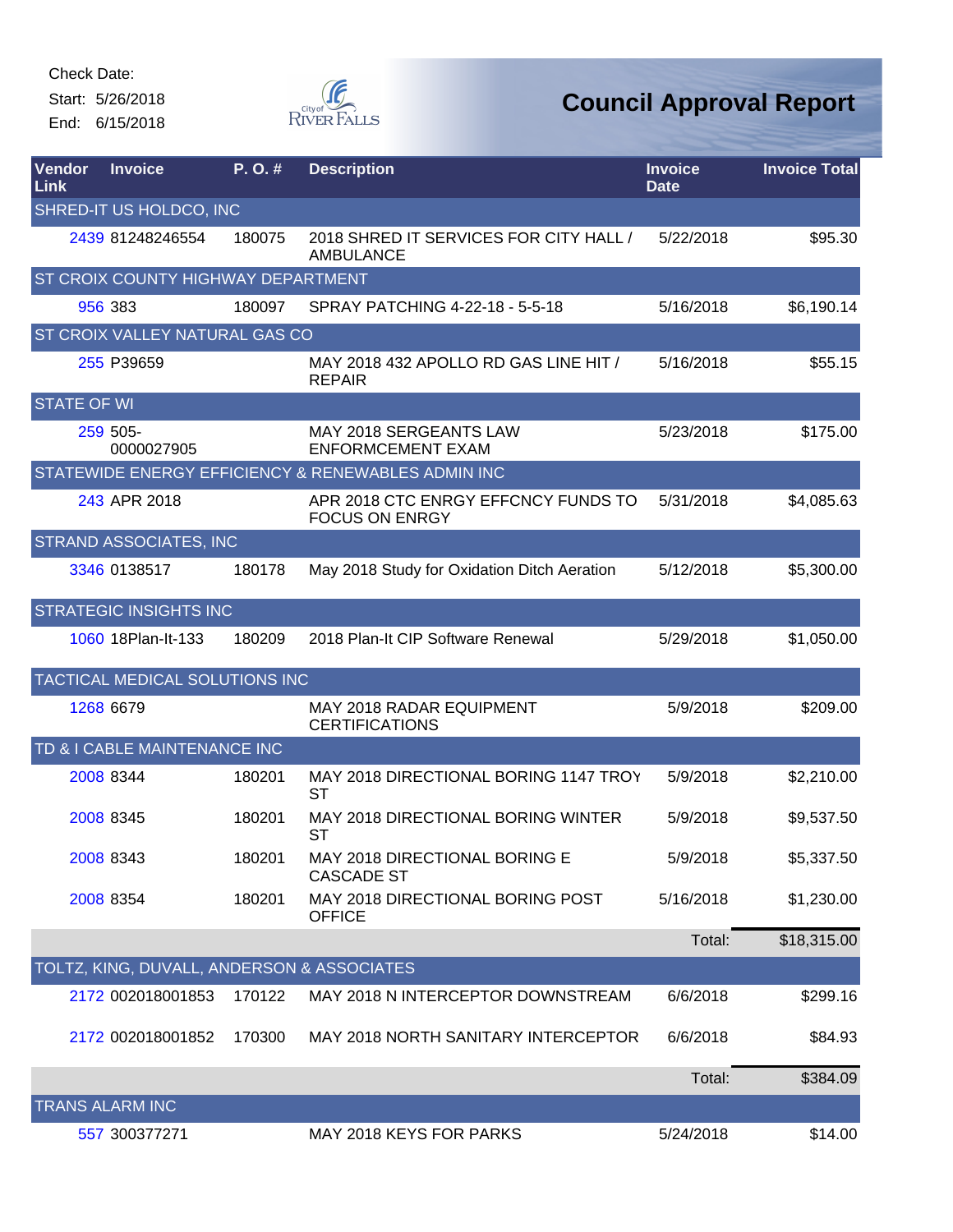Start: 5/26/2018 End: 6/15/2018



| Vendor<br>Link | <b>Invoice</b>                     | P.O.#  | <b>Description</b>                                          | <b>Invoice</b><br><b>Date</b> | <b>Invoice Total</b> |
|----------------|------------------------------------|--------|-------------------------------------------------------------|-------------------------------|----------------------|
|                | <b>TYLER TECHNOLOGIES</b>          |        |                                                             |                               |                      |
|                | 381 045-226259                     | 180212 | 2018 ANIMAL/BUSINESS LICENSE<br>SUPPORT/MAINTENANCE         | 6/1/2018                      | \$2,118.46           |
|                | <b>UHL COMPANY INC</b>             |        |                                                             |                               |                      |
|                | 446 6371                           |        | MAY 2018 CITY HALL HVAC<br>MAINTENANCE/REPAIRS              | 6/5/2018                      | \$783.00             |
|                |                                    |        | UNEMPLOYMENT INSURANCE-DEPT OF WORKFORCE DEV                |                               |                      |
|                | 277 000009006254                   |        | <b>MAY 2018 UNEMPLOYMENT INSURANCE</b><br><b>PAYMENTS</b>   | 5/31/2018                     | \$1,480.00           |
|                | <b>US BANK NATIONAL ASSOC</b>      |        |                                                             |                               |                      |
|                | 284 1019443-2014A<br><b>GOBOND</b> |        | 2014A GO TID 10 INTEREST PYMT                               | 4/18/2018                     | \$50,406.25          |
|                | 284 1019443-2014A<br><b>GO BON</b> |        | 2014A GO RADIO RD INTEREST PYMT                             | 4/18/2018                     | \$25,762.50          |
|                | 284 1019443-2014A<br><b>GO TID</b> |        | 2014A GO TID 5 INTEREST PYMT                                | 4/18/2018                     | \$17,900.00          |
|                | 284 MAY 2018<br><b>PCARDS</b>      |        | MAY 2018 P CARD TRANSACTIONS                                | 5/25/2018                     | \$123,979.68         |
|                |                                    |        |                                                             | Total:                        | \$218,048.43         |
|                | USIC LOCATING SERVICES LLC         |        |                                                             |                               |                      |
|                | 286 286964                         | 180042 | 2018 LOCATING ELECTRIC / WATER                              | 5/31/2018                     | \$7,470.91           |
|                | <b>UW STEVENS POINT</b>            |        |                                                             |                               |                      |
|                | 289 941                            |        | MAY 2018 CHETEK, WI PRESERVATION<br><b>COUNCIL WORKSHOP</b> | 5/29/2018                     | \$15.00              |
|                | <b>VERSA VEND VENDING</b>          |        |                                                             |                               |                      |
|                | 1205 2114:016545                   |        | <b>APR LIB SUPPLIES</b>                                     | 4/28/2018                     | \$104.00             |
|                | 1205 2114:016470                   |        | MAY 2018 PD SUPPLIES                                        | 5/14/2018                     | \$108.00             |
|                |                                    |        |                                                             | Total:                        | \$212.00             |
|                | <b>WI CHILD SUPPORT</b>            |        |                                                             |                               |                      |
|                | 4 000000041470                     |        | PPE 06/03/18                                                | 6/8/2018                      | \$323.07             |
|                | WI DEPARTMENT OF REVENUE           |        |                                                             |                               |                      |
|                | 3 000000041469                     |        | PPE 06/03/18                                                | 6/8/2018                      | \$14,453.22          |
| <b>WI DNR</b>  |                                    |        |                                                             |                               |                      |
|                | 319 WU79300                        |        | 2018 WATER USE FEES                                         | 5/21/2018                     | \$125.00             |
|                | 319 648006920-<br>2018-1           | 180210 | 2018 Environmental Fee WDNR FACILITY<br>ID648006920         | 5/23/2018                     | \$5,407.52           |